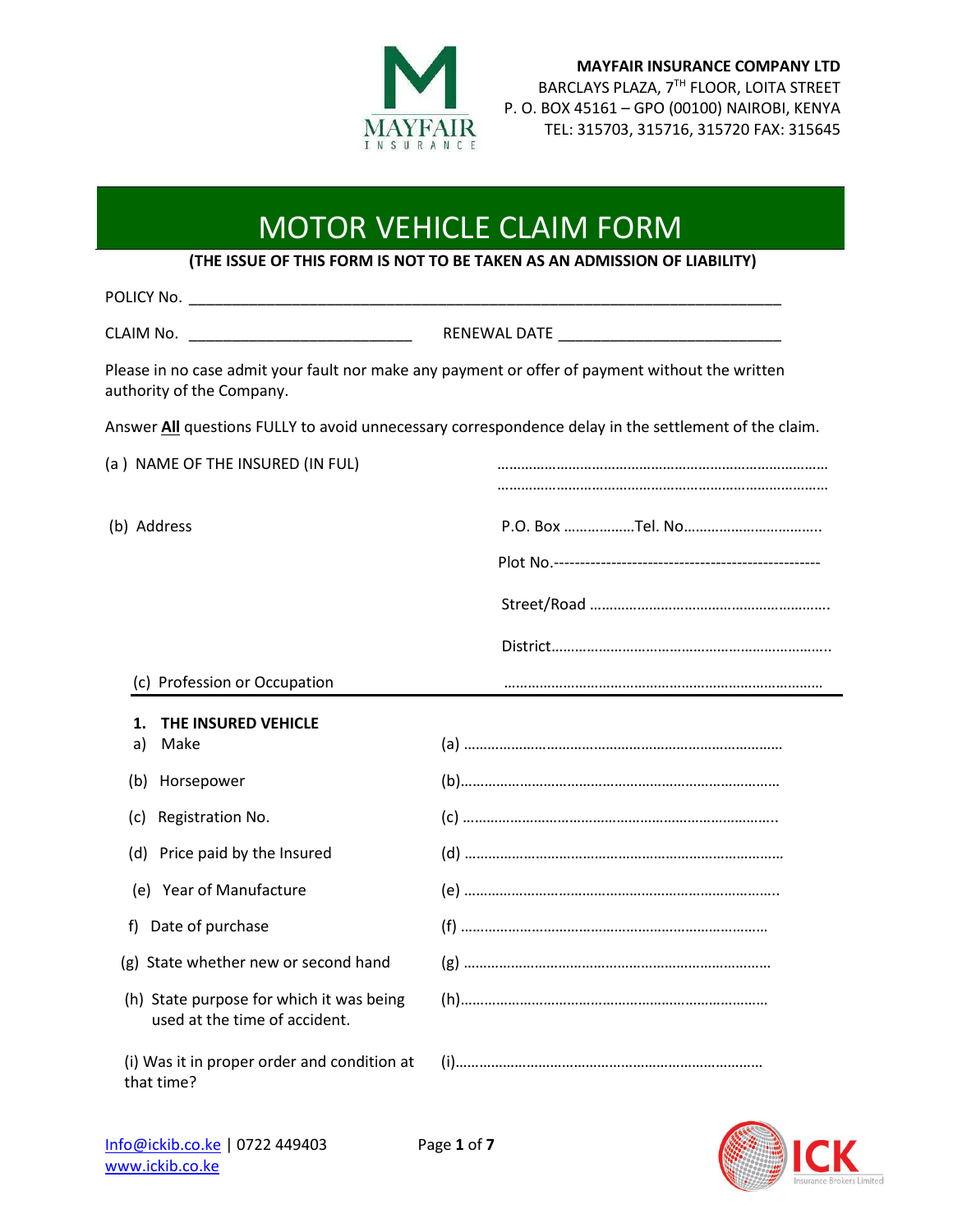

| j) Mileage at the time of accident /theft/fire                                                                                     |  |  |
|------------------------------------------------------------------------------------------------------------------------------------|--|--|
| k) Was the vehicle being used with your<br>knowledge and consent?                                                                  |  |  |
| If the claim is in respect of motorcycle,<br>I)<br>state whether a pillion passenger was being<br>carried at the time of accident? |  |  |
| m) If the claim is in respect of a lorry state                                                                                     |  |  |
| 1. Whether a trailer was hauled                                                                                                    |  |  |
| 2. The nature of goods carried at the<br>Time of accident                                                                          |  |  |
| 3. The weight of the load carried                                                                                                  |  |  |
| At the time of accident                                                                                                            |  |  |
| 4. Name of the owner of goods                                                                                                      |  |  |
| Is the vehicle your own property?<br>n)<br>If not who else is interested in this<br>Vehicle and how?                               |  |  |
| (2) THE PERSON DRIVING AT THE TIME OF ACCIDENT:                                                                                    |  |  |
| (Important: Kindly attach driver's licence)                                                                                        |  |  |
| a) Full Name of person                                                                                                             |  |  |
| b) Address                                                                                                                         |  |  |
|                                                                                                                                    |  |  |
| c) His age and Occupation Relation<br>to insured                                                                                   |  |  |
| d) Particulars of Driving Licence:                                                                                                 |  |  |
| 1. Licence No.                                                                                                                     |  |  |
| 2. Date and place of issue                                                                                                         |  |  |
| 3. Date of Expiry                                                                                                                  |  |  |
| 4. Renewal No.                                                                                                                     |  |  |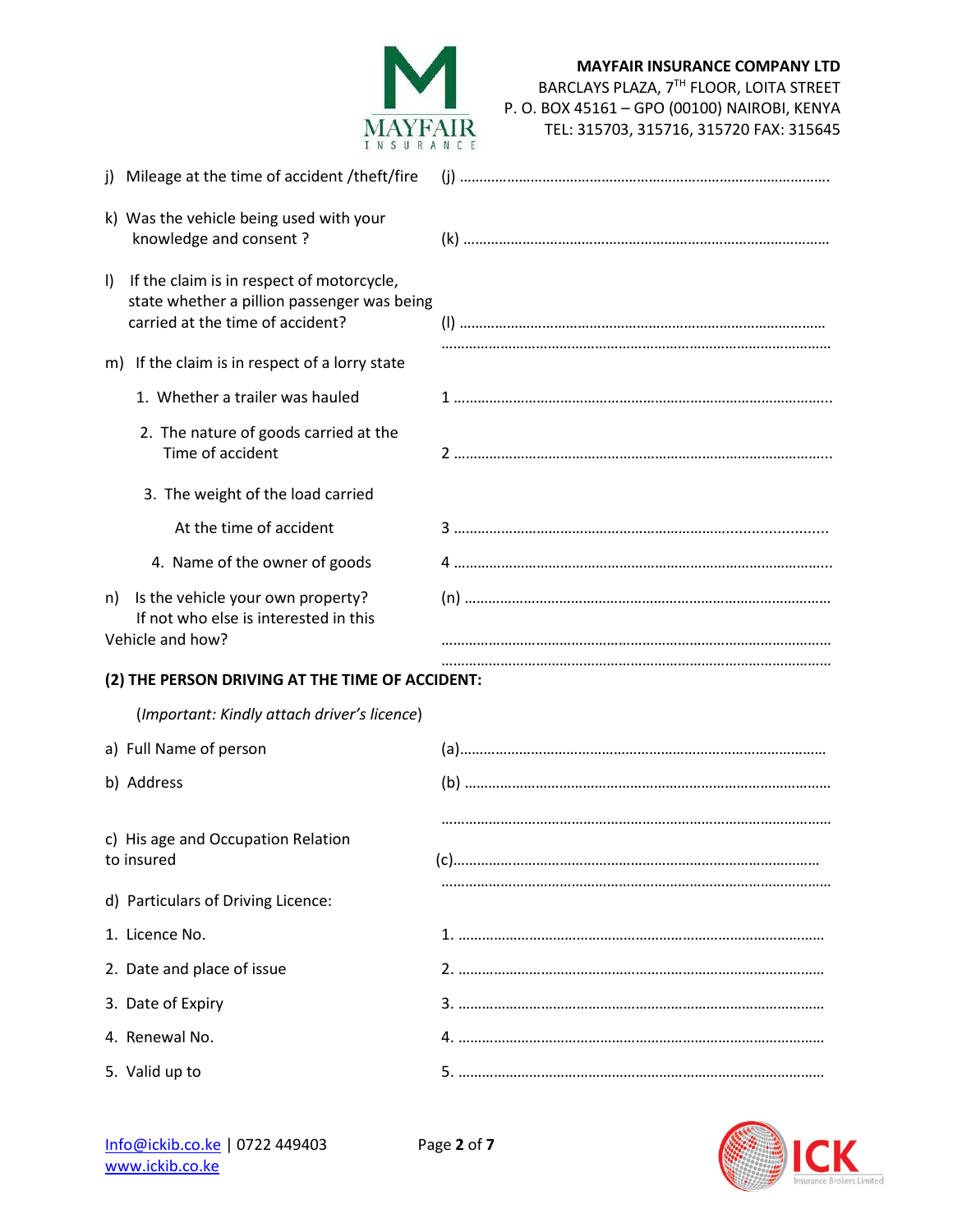

| 6. Type of Licence                                                                                                              |  |  |  |
|---------------------------------------------------------------------------------------------------------------------------------|--|--|--|
| e) Is he your permanent paid driver?<br>If so since when?                                                                       |  |  |  |
| f) Has Driver's Licence ever been endorsed<br>or suspended?<br>If so, give full details with dates                              |  |  |  |
| g) State whether:                                                                                                               |  |  |  |
| 1. The driver has ever been prosecuted<br>For driving offences. If so, give details                                             |  |  |  |
| 2. The driver has been involved in any<br>Accident previously. If so, give details                                              |  |  |  |
| 3. The driver has ever been refused<br>Motor vehicle insurance or<br>Continuance thereof                                        |  |  |  |
|                                                                                                                                 |  |  |  |
| Has the driver any other motor insurance<br>i)<br>of his own (if so, state name of the<br>insurance and details of the vehicle) |  |  |  |
| j) Was he sober                                                                                                                 |  |  |  |
| (3) THE ACCIDENT (Damage, Fire, Theft)                                                                                          |  |  |  |
| a) Date of Occurrence                                                                                                           |  |  |  |
| (b) Time                                                                                                                        |  |  |  |
| (c) Place (Street or Road and Town)                                                                                             |  |  |  |
| (d) Were you in the vehicle?                                                                                                    |  |  |  |
| (e) If not, when was it reported to you?                                                                                        |  |  |  |
| On what side of the Street or Road was<br>(f)<br>your vehicle and how far from the kerb?                                        |  |  |  |
| What was the width of the Street or road?<br>(g)                                                                                |  |  |  |
| (h) And at what speed was the vehicle being<br>driven before the accident?                                                      |  |  |  |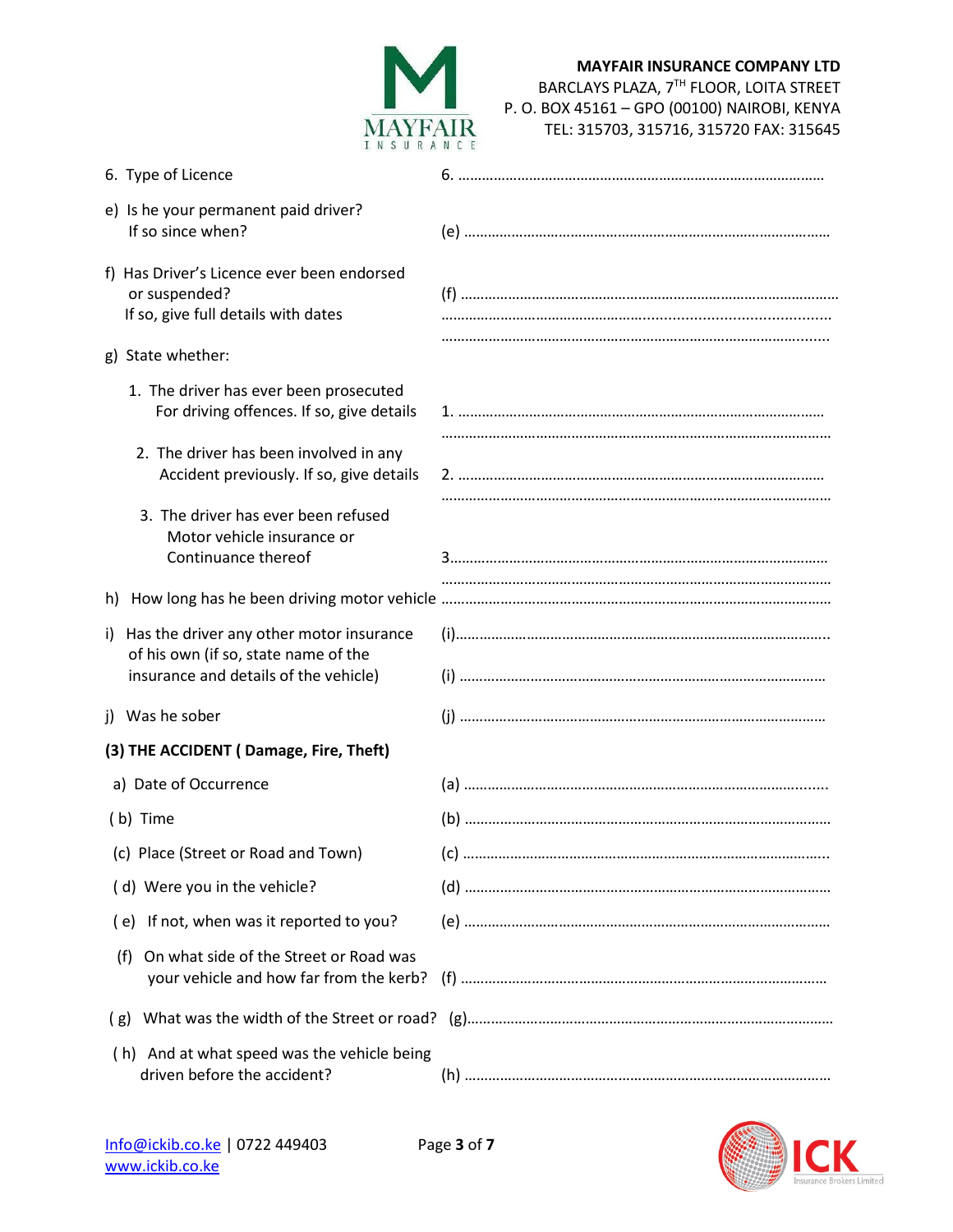

| (i) And at what speed was it being driven<br>at the time of accident                   |  |
|----------------------------------------------------------------------------------------|--|
| In case of theft please state:<br>(i)                                                  |  |
| (i) Was the vehicle properly locked?                                                   |  |
| (ii) Is it fitted with any anti-theft device                                           |  |
|                                                                                        |  |
| Such as burglar alarms, steering lock, etc                                             |  |
| Please give full details of the nature and<br>k)<br>cause of the Accident /Theft/Fire: |  |
|                                                                                        |  |
|                                                                                        |  |
|                                                                                        |  |
|                                                                                        |  |

l) Please draw a rough sketch plan of the scene of the accident:

## **(4) DAMAGE:**

a) Give in details the extent of all damage to a)……………………………………………………………………… the insured vehicle directly due to the accident **we are accident** and in the insurance in the insured vehicle directly due to the accident ………………………………………………………………………… ………………………………………………………………………… ……………………………………………………………………...... ………………………………………………………………………… ………………………………………………………………………… ………………………………………………………………………… ………………………………………………………………………… ………………………………………………………………………… …………………………………………………………………………



…………………………………………………………………………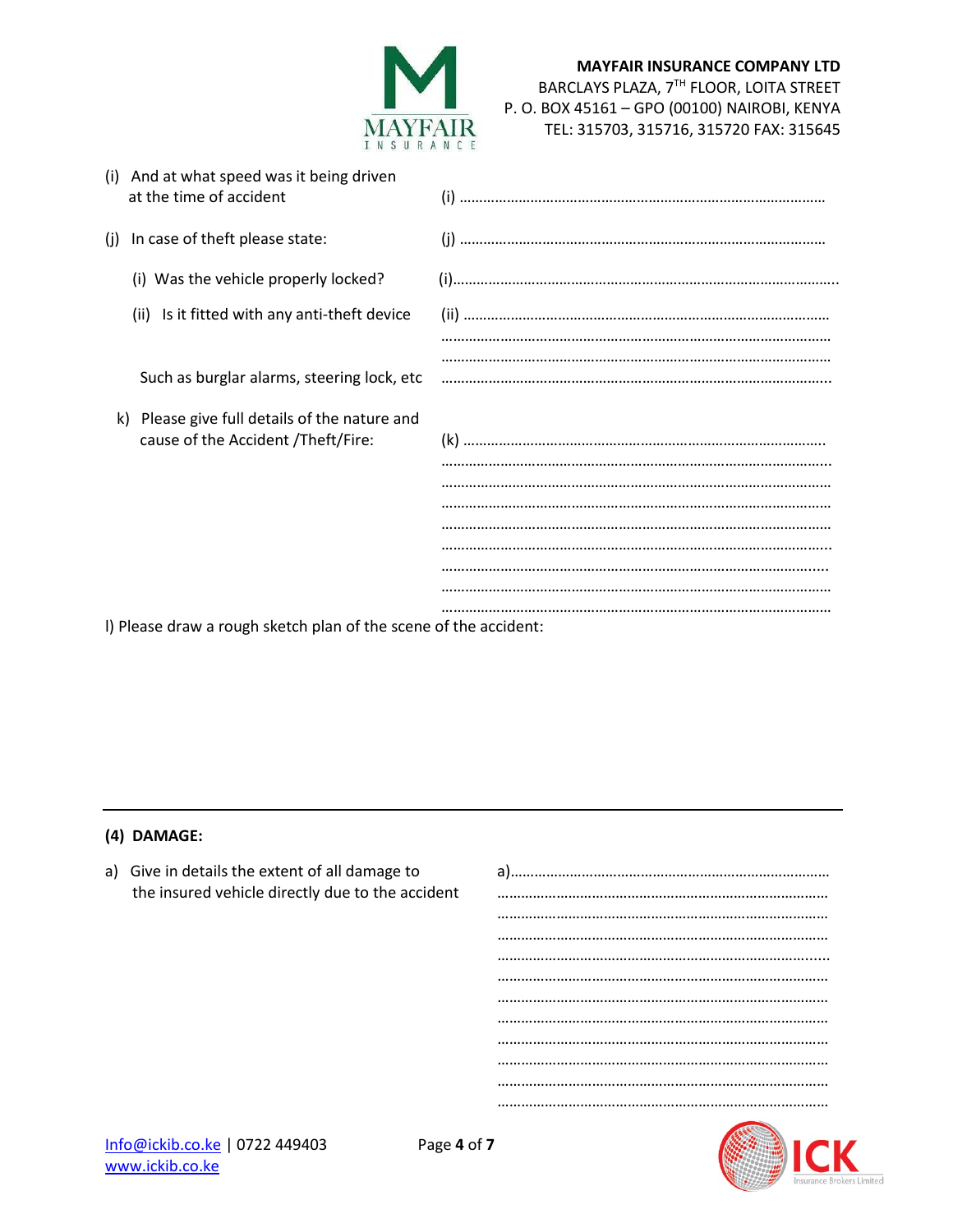

| <b>MAYFAIR INSURANCE COMPANY LTD</b>         |
|----------------------------------------------|
| BARCLAYS PLAZA, 7TH FLOOR, LOITA STREET      |
| P. O. BOX 45161 - GPO (00100) NAIROBI, KENYA |
| TEL: 315703, 315716, 315720 FAX: 315645      |

………………………………………………………………………………… …………………………………………………………………………

| b) Estimated cost of repairs                                                                        |  |
|-----------------------------------------------------------------------------------------------------|--|
| c) Where can the vehicle be inspected?                                                              |  |
| d) Have you given instructions for repairs to be<br>carried out ? If so, to whom (Name and Address) |  |
| e) Have you instructed them to send an estimate<br>to the Company immediately?                      |  |

N.B. If possible, an estimate of repairs should be attached to this form and in any event it must be sent to the Company without undue delay.

## **(5) The Result:**

a) Has the accident caused any injury to any person (a)…………………………………………………………………

or persons? If so, give the following particulars: -

| Name | Address | Occupation | Nature of injuries | Whether being<br>conveyed in the<br>vehicle or not |
|------|---------|------------|--------------------|----------------------------------------------------|
|      |         |            |                    |                                                    |
|      |         |            |                    |                                                    |
|      |         |            |                    |                                                    |

- b) If any injured person has been removed to a (b)……………………………………………………………………………… Hospital or medically attended, give name **manually as a manually manually as a manually a** tended, give name And address of Hospital or Doctor **manual contract and address of Hospital or Doctor** methods and manual contract methods and address of Hospital or Doctor
- c) Did the accident cause damage to property or (c)…………………………………………………………………… livestock? If so, give name and address of the ………………………………………………………………………… owner stating nature and extent of damage extension material contracts and extent of damage

## **(6) GENERAL:**

| a) Has any claim been made upon you by any      |  |
|-------------------------------------------------|--|
| Third Party? If so, give details and attach the |  |
| Intimation:                                     |  |

**Note: Any notice, write or summons received from Third Party must be immediately communicated to the Company at the foregoing address.**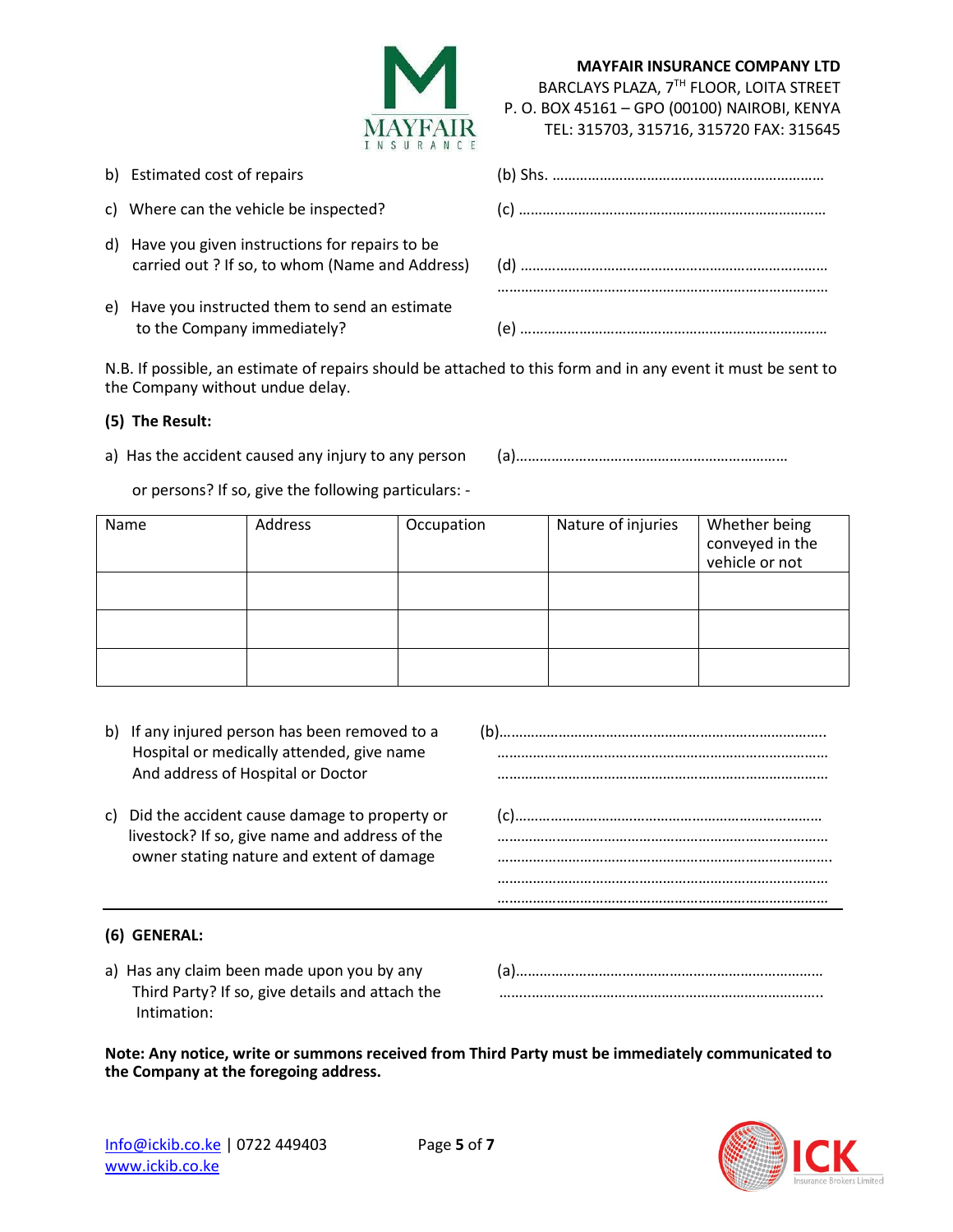

**MAYFAIR INSURANCE COMPANY LTD**

BARCLAYS PLAZA, 7TH FLOOR, LOITA STREET P. O. BOX 45161 – GPO (00100) NAIROBI, KENYA

|  | TEL: 315703, 315716, 315720 FAX: 315645 |
|--|-----------------------------------------|

| (i) Name of Insurance Company                                      |  |  |
|--------------------------------------------------------------------|--|--|
| (ii) Registration No. of Motor Vehicle                             |  |  |
| (iii) Certificate No.                                              |  |  |
| (iv) Policy No.                                                    |  |  |
| (v) Name of Driver                                                 |  |  |
| c) How many persons were in the vehicle at the time<br>of accident |  |  |
|                                                                    |  |  |

Name and address and an address and the Muslim environment of the Name of Whether being conveyed in the vehicle or not

d) Give the following particulars about all witnesses

to the accident:-

e) Was the matter reported to the police? (e)………………………………………………………… If so, give name of the police Station and ……………………………………………………………. Date. Tel. No. (if available) 2012 12: 2013 12: 2014 12: 2014 12: 2014 12: 2015 12: 2016 12: 2016 12: 2016 12: 2016 12: 2016 12: 2016 12: 2016 12: 2016 12: 2016 12: 2016 12: 2016 12: 2016 12: 2016 12: 2016 12: 2016 12: 201 f) What action, if any has been or is being f)………………………………………………………………………………………… taken by the Police or any other authority **with any order and the Collection** current content of the Police or any other authority g) Give particulars of other insurance on the vehicle, g)………………………………………………………… if any …………………………………………………………… h) Have you paid the premium under this policy? (h) ……………………………………………………… i) Whether you have ever before lodged a claim (i)……………………………………………………………………………… under this policy and /or any motor vehicle policy? **we are all interesting the vehicle** policy? If so, give particulars **EXECUTES** 2012 11:00 12:00 12:00 12:00 12:00 12:00 12:00 12:00 12:00 12:00 12:00 12:00 1 ……………………………………………………………



……………………………………………………………

…………………………………………………………….